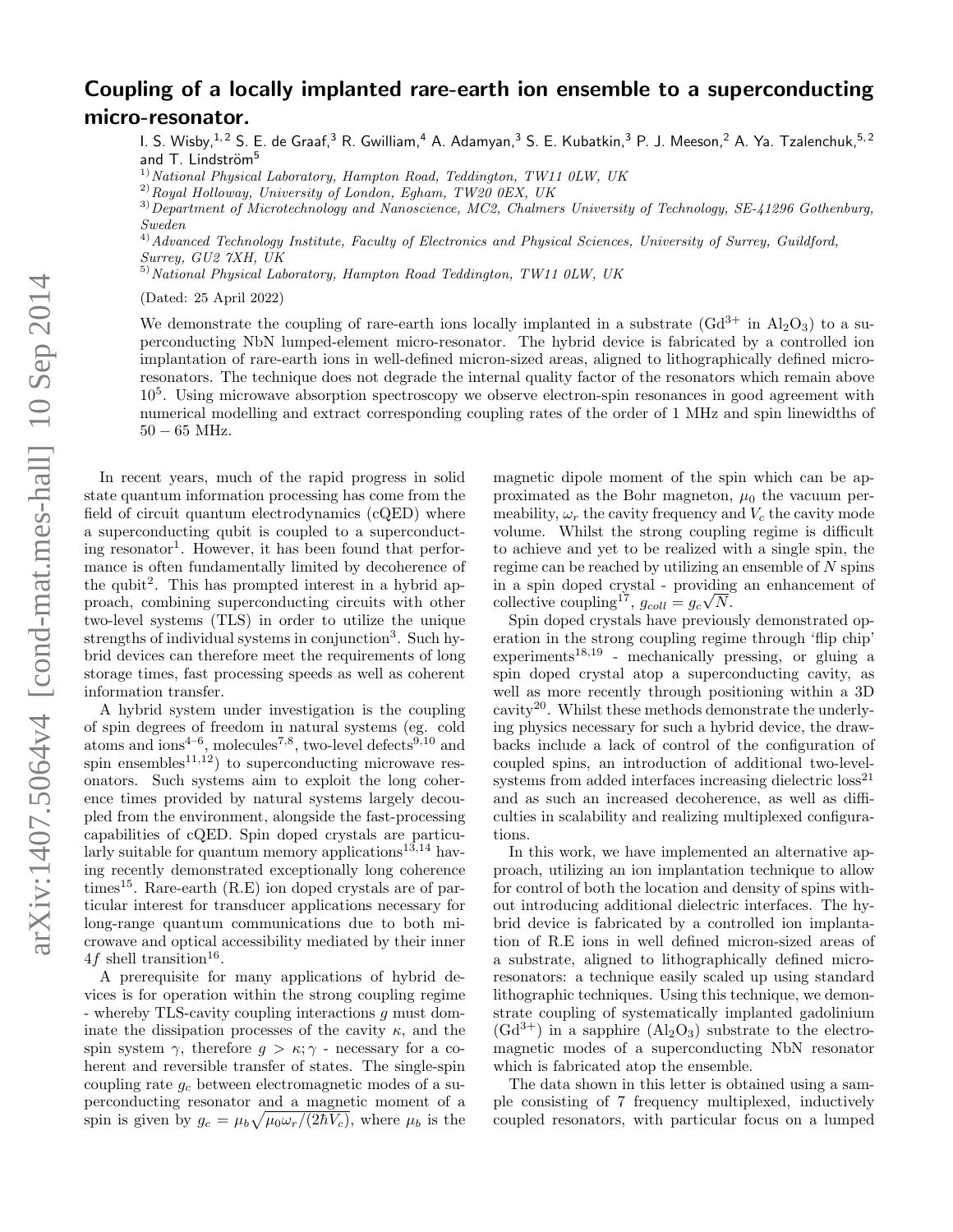element (LE) device with resonance frequency  $\omega_r/2\pi$  = 3.352 GHz. This resonator is fabricated directly above a  $100 \times 250$  µm area of Gd<sup>3+</sup> ions implanted in the R-cut sapphire substrate - which is used due a low concentration of natural impurities and previously demonstrated low dielectric  $loss^{22}$ .

80 nm Ni alignment markers, able to withstand the high annealing temperatures required in the fabrication process are first evaporated atop the wafer using a resist lift-off mask. A low stress 400 nm SiN mask provides a stopping barrier for the ion implantation and is next deposited using multi-frequency plasma enhanced chemical vapour deposition. Locally defined windows are created in the mask using photolithography and a  $CF_4$  reactive ion etch, which allows for precise control of the location of the spin ensemble.

A  $Gd^{3+}$  ensemble of isotope <sup>160</sup>Gd with nuclear spin  $I = 0$  and ground state  $f^7S_{7/2}$  is next implanted. The  $Gd^{3+}$  substitutes into the Al sites of symmetry  $C_3$  of the  $\text{Al}_2\text{O}_3$  hexagonal crystal lattice<sup>23</sup>. The wafers are implanted using a 2MV Van der Graff heavy ion accelerator manufactured by HVEE. The implantation is carried out at room temperature with a 7◦ tilt to the normal of the R-plane, to a dose of  $1 \times 10^{14}$  ions/cm<sup>2</sup> at an energy of 900 keV. The instantaneous beam current is limited to  $1 \mu A$  to prevent sample heating with the beam scanned at 1 kHz frequency in x and y over a 5 cm  $\times$  5 cm area to provide a uniform irradiation at 1%.

After implantation, the contaminated mask is removed using a buffered oxide etch (BOE) bath. The wafer is then annealed by ramping the temperature at a ramp rate of 10◦ C/min and is held at 980◦ C for 1 hour, before it is cooled during approximately 4 hours. This step seeks to improve the wafer surface quality over the implanted regions, as well as to assist the impurities in reaching the correct lattice sites. Post-anneal, the RMS surface roughness was found using AFM to be 4 nm, comparable to typical values of pristine sapphire wafers.

A 200 nm NbN sputtered thin film is next deposited, and standard e-beam lithography follows with alignment to the implanted region. An example of a final device is illustrated in Fig. 1a. The implanted region can be observed using an optical confocal microscope with polarization filters and the implanted region is highlighted (for clarity) by false coloring. The area of spins available for coupling to the inductor in this resonator is reduced to a  $70 \times 250 \ \mu \text{m}$  area.

The resulting implanted spin ensemble distribution is simulated using  $TRIM^{\circledcirc}$  and is a Gaussian profile with peak implantation depth of 160 nm, a peak concentration of  $1.2 \times 10^{19}$  cm<sup>-3</sup> and a 77 nm full width at half maximum (FWHM), with the resulting concentration profile shown in Fig. 1b. We calculate a corresponding number of spins available for coupling  $N \approx 2.4 \times 10^{11}$ . The location of the ensemble with respect to the magnetic field distribution about the inductive meander of our LE device is demonstrated using COMSOL<sup>©</sup> in Fig. 1c.

The experiment is performed in a dilution refrigerator



FIG. 1. a) Optical image of filtered polarized light showing a LE resonator coupled to the transmission line with the implanted region highlighted (for clarity) by false coloring. b) Concentration profile of ions with respect to depth for an implantation dose  $10^{14}$  ions/cm<sup>2</sup>. Peak implantation depth of 160 nm and FWHM = 77 nm. c) COMSOL<sup>©</sup> Multiphysics software image of the electromagnetic field of a LE device with the  $Gd^{3+}$  implanted region (purple).

with base temperature  $\approx 20$  mK, equipped with heavily attenuated microwave lines and a low noise cryogenic amplifier. The power in the resonator is approximately 3 pW.

Initial characterisation measurements are first performed at base temperature on the 7 multiplexed resonators through measurement of the microwave transmission coefficient,  $S_{21}$ , using a vector network analyser (VNA) to obtain phase and magnitude data. Using a numerical fitting function we extract internal quality factors  $(Q_i)$  from this data. All 7 resonators demonstrated high  $Q_i$ 's, varying between  $1-3.5 \times 10^5$ , dependant on the resonator design - and are comparable to  $Q_i$ 's of reference  $devices<sup>24</sup>$ .

The  $S_{21}$  of the 3.352 GHz LE resonator presented in this work is found in the inset in Fig. 2. The extracted  $Q_i = 3.3 \times 10^5$  and coupled quality factor  $Q_c = 3.8 \times 10^4$ , gives a resonator dissipation rate of  $\kappa = \omega_r/Q_i = 0.5$  MHz. We next perform absorption spectroscopy on the resonator at 200 mK. Whilst applying on resonance microwaves (3.352 GHz), an external magnetic field  $B = 0-100$  mT is applied in order to tune the spin ensemble Zeeman transitions into resonance at spin frequency degeneracies.

The B field is applied parallel to the substrate plane, and perpendicular to the microwave propagation, with the in-plane field orientation minimizing flux focusing in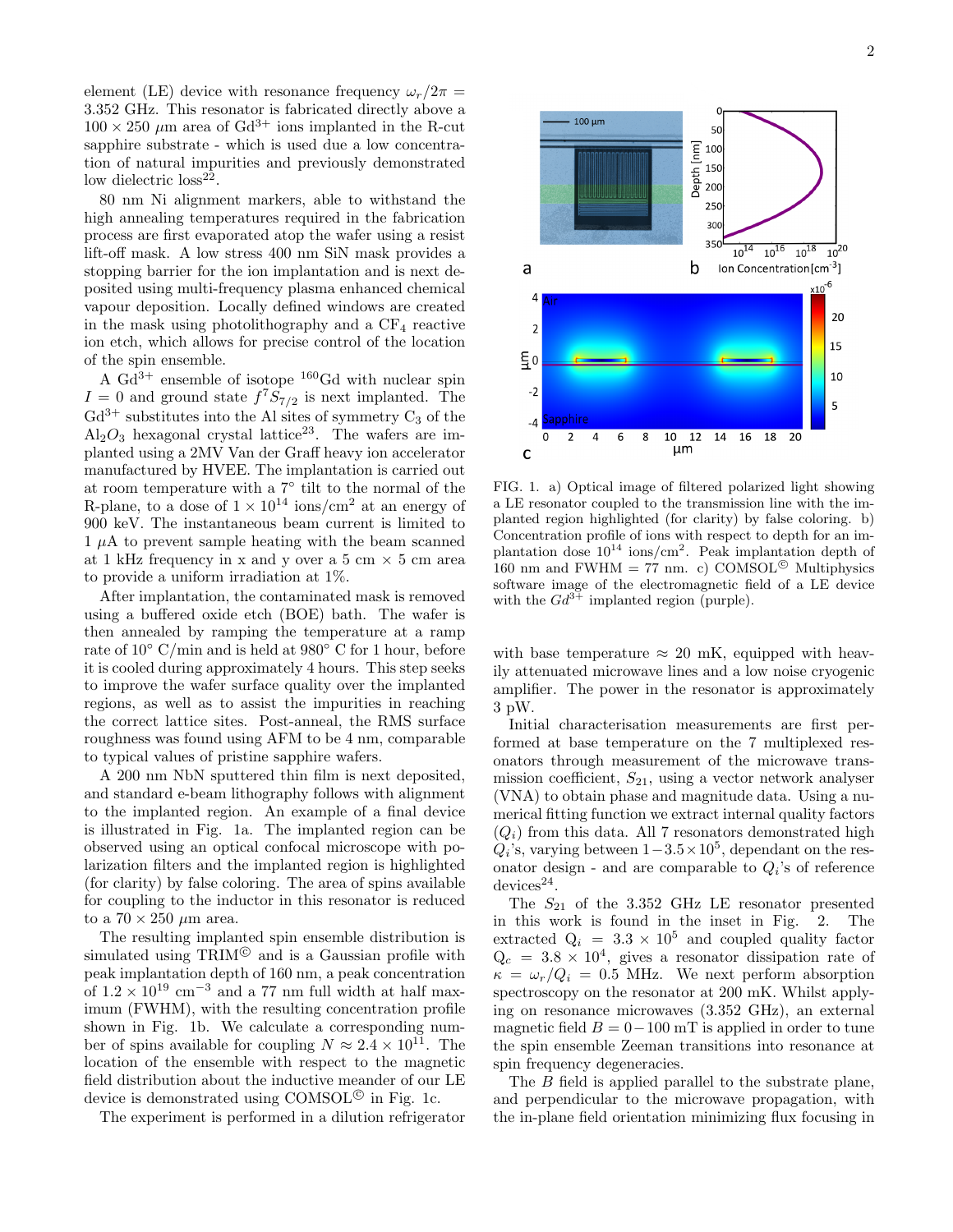

FIG. 2. Measurement data tan  $\delta_{ions}$  (red) with spin frequency degenerate at centre frequencies at  $B_a = 41$  and  $B_b = 76$  mT and EASYSPIN<sup>©</sup> numerical modelling of expected ESR's (green vertical lines)  $B_{m_a} = 38$  and  $B_{m_b} = 77$  mT for comparison. The spin linewidths,  $\gamma_{a,b} = 63, 50$  MHz and collective coupling strengths  $g_{coll_{a,b}} = 1.5, 1.0$  MHz, are extracted from the fitting function overlay (blue) using Eq.(2). Inset: Measured  $S_{21}$  at 20 mK,  $B = 0$  mT.  $Q_i = 3.3 \times 10^5$ ,  $Q_c = 3.8 \times 10^4$ .

the superconductor<sup>25</sup>. The field is stepped in  $\approx 0.2$  mT intervals with wait times to ensure each measurement is in a steady state. At each interval the local minimum is centred on the VNA and  $S_{21}$  measured.

We next extract the residual loss tangent due to the ions,  $\tan \delta_{\text{ions}} = 1/Q_{\text{ions}}$  from this data: Numerical fitting of the resonator  $S_{21}$  response is first used to extract the total measured loss tangent  $\tan \delta_m = 1/Q_m = \tan \delta_c +$  $\tan \delta_{\rm int}$ .  $\tan \delta_{\rm c} = 1/Q_{\rm c}$  is due to coupling to the transmission line, and the intrinsic loss tangent tan  $\delta_{\rm int}$  can be further subdivided as  $\tan \delta_{\text{int}} = \tan \delta_{\text{ions}} + \tan \delta_{\text{diel}} + \tan \delta_B$ , corresponding to loss tangents due to the ions, dielectric losses and the external magnetic field, respectively. A polynomial fit is then used to subtract the background  $\tan \delta_{diel} + \tan \delta_B$ , providing us  $\tan \delta_{ions}$  alone. The electron-spin resonances (ESR) are therefore observed as an additional absorption mechanism for the microwave photons shown in Fig. 2 (red). The centre spin frequency degeneracies are found at  $B_a = 41$  and  $B_b = 76$  mT. We observe no change in  $\omega_r$  due to the ions, indicating that we are operating in the weak coupling regime.

It is also interesting to note that whilst, for example, coplanar Nb resonators display a large degradation in  $Q_i$  when subject to a B field, we here observe only a 5% degradation when swept to 100 mT attributable to the use of NbN thin-film, LE geometry and field orientation. It is also interesting to observe that we are sensitive to ESR signals from a much smaller number of spins that would be detectable using standard bulk cavity ESR spectroscopy.

In order to understand the features of the ESR spec-

trum of  $Gd^{3+}:Al_2O_3$ , we use the EASYSPIN<sup>©26</sup> software package to model the spin system Hamiltonian:

$$
\mathcal{H} = g\mu_b \mathbf{H} \cdot \mathbf{S} + \mathbf{H}_{\text{ESO}} \tag{1}
$$

The first term represents the electronic Zeeman splitting with  $g = 1.9912$  and the second the high-order extended Stevens operators (ESO) due to the crystal field:  $H_{ESO} = \sum B_{k}^{o} O_{k}^{o}$  where  $k = 2, 4, 6, o = 0, 3, 6$ , where each  $O_k^{\circ}$  is a higher order hermitian spin operator and  $B_k^{\circ}$ each  $\sigma_k$  is a higher order hermitian spin operator and  $D_k$  are coefficients parametrized in Ref.<sup>23</sup>. The system has a large zero-field splitting parameter  $D = 3B_2^0 \approx 3$  GHz.  $EASYSPIN^{\circledcirc}$  numerically diagonalizes this Hamiltonian with respect to our experimental settings, assuming a B field applied parallel to the crystal C-axis. This is adapted for our R-plane cut substrate by a transformation of the reference frame with Euler angles  $\beta = 57.6^{\circ}$ ,  $\alpha = 30^{\circ}.$ 

We find our data is in good agreement ( $\approx 95\%$ ) with numerical modelling, with accessible ESR's indicated as solid vertical lines in Fig. 2 (green vertical lines): A first order transition is expected at  $B_{m_a} = 38$  mT and second order transition at and  $B_{m_b} = 77$  mT when modelled for  $\beta = 55^{\circ}$ , corresponding to an effective angular error of  $-2^{\circ}$ . This could be attributable to misalignment in the sample cut, magnetic field alignment errors as well as small deviations in the higher order Stevens operators known from literature<sup>23</sup>.

Features of known impurities within the sapphire:  $Fe<sup>3+</sup>$ ,  $Cr<sup>3+</sup>$  can be observed at 90 mT, as well as an unknown signal at 60 mT, which has previously been observed in Ref.<sup>27</sup>.

We next model the spin ensemble and cavity as a single mode harmonic oscillator, as performed by Schuster et al.<sup>28</sup>. The model is valid so long as  $\Delta$ ,  $\gamma$  or  $\kappa$  is larger than  $g_{coll}$ , such that the  $Q_m$  of a cavity coupled to a spin ensemble is given by

$$
Q_m = \frac{\Delta^2 + \gamma^2}{2g_{coll}^2 \gamma + \kappa(\Delta^2 + \gamma^2)} \omega_r \tag{2}
$$

with  $\Delta$  the detuning from  $B_{a,b}$  and the cavity linewidth  $\kappa_{a,b}$  taken as  $\omega_r/Q_{m_{a,b}} = 0.86, 0.47$  MHz respectively. The spin linewidths,  $\gamma_{a,b} = 63,50$  MHz and collective coupling strengths  $g_{coll_{a,b}} = 1.5, 1.0$  MHz, are extracted from the fit using Eq. $(2)$ .

Numerical modelling has provided approximations of the expected collective coupling  $g_{coll_{ex}}$ . These were obtained by considering an integration over the magnetic field and implanted ion concentration distributions (see Fig.1) in calculations of  $g_{coll}$ . An approximate value for the first order transition  $B_a$  at 20 mK provides  $g_{coll_{ex}} \approx 2.8$  MHz and is in reasonable agreement with the extracted value, indicating a good level of control of the implanted spin system.

We are not yet operating in the strong coupling regime - limited by large  $\gamma$  potentially due to inhomogeneous broadening caused by excess spin-spin interactions as well